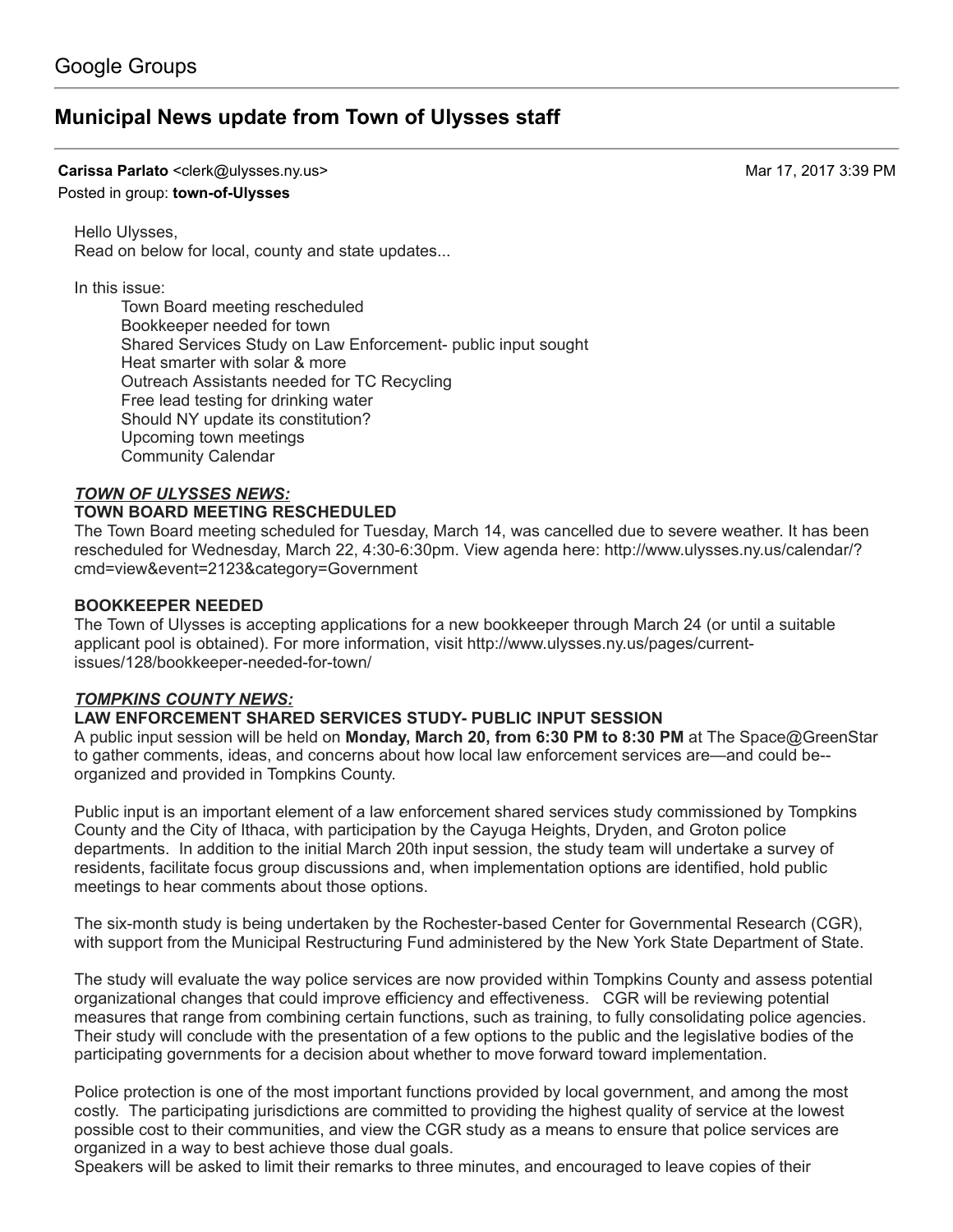prepared statements with the consultants.

A webpage has been created to allow the public to monitor progress on the study, and to offer their suggestions. The website can be accessed from the County's web page at [www.tompkinscountyny.gov](http://www.tompkinscountyny.gov/) or at <https://www.cgr.org/TompkinsLESS/>

The Space@GreenStar is located at 700 W. Buffalo in the City of Ithaca. Doors will open at 6:00 PM. Contact: Joe Mareane, Tompkins County Administrator; Julie Conley Holcomb, Ithaca City Clerk, 274-6570.

# GO SOLAR/HEATSMART MTG

Come to a public meeting and find out how to make your home more comfortable and lower your heating bills through solar energy/smarter heating!

Meetings are being held around the county this spring. Here are upcoming in our area:

March 23rd (Thurs)- 6:30-8:30pm at Racker Center, 3226 Wilkins Road March 29 (Wednesday)- 6:30-8:30pm at Enfield Grange, 178 Enfield Main Road

Visit <http://www.solartompkins.org/community-meetings.html> to see the full meeting schedule, or contact Jonathan Comstock at [jonathan@solartompkins.org,](mailto:jonathan@solartompkins.org) phone: 607-351-1752, for more information.

# TOMPKINS COUNTY RECYCLING AND MATERIALS MANAGEMENT SEEKS OUTREACH ASSISTANTS

Tompkins County Recycling and Materials Management intends to hire several Outreach Assistants to help promote recycling programs at community events in Tompkins County. This is a part-time position starting in April and continuing through mid-November. The position involves working as part of a team to enthusiastically promote participation in recycling and composting programs.

Availability to work on weekends is a MUST. The rate of pay will be \$15.00 an hour, for a maximum 40 hours of work.

To apply: please send a statement of interest and brief resume to Geoff Dunn, Communications and Administrative Coordinator, at [gdunn@tompkins-co.org](mailto:gdunn@tompkins-co.org).

# NEW YORK STATE NEWS:

#### FREE LEAD TESTING PILOT PROGRAM: \$1.5 MILLION STATE PROGRAM TO TEST RESIDENTIAL DRINKING WATER

The New York State Department of Health (NYSDOH) announced that it is launching a pilot program to test lead in drinking water. The program is available to residents that are served by either a private well or public water system. The program is free of charge to residents, allowing everyone to have access to lead testing if they choose. The program began in February 2017 and will continue as long as funds are available.

Residents who are interested in testing their tap water are encouraged to sign up on the NYSDOH website or by calling the Bureau of Water Supply Protection at 518-402-7650. Individuals who request testing will choose a participating laboratory that will provide containers and directions to draw two samples. The samples will be mailed to the lab where they will be processed and the results will be sent directly to the residents.

The purpose of the Free Lead Testing Pilot Program is to encourage individuals to take appropriate action if a source of lead in drinking water is identified. Lead is a toxic metal that is particularly harmful to the developing brain and nervous system of children under six and pregnant women. Lead is found throughout our environment, but the primary source of lead exposure in homes continues to be through old and deteriorated paint. The free water testing program will allow residents to make informed decisions about their drinking water to best protect the health of their families.

Full website with sign up and list of participating laboratories: [https://health.ny.gov/environmental/water/drinking/lead/free\\_lead\\_testing\\_pilot\\_program.htm](https://health.ny.gov/environmental/water/drinking/lead/free_lead_testing_pilot_program.htm)

For more resources on Lead Poisoning Prevention: <http://tompkinscountyny.gov/health/lead/index> <https://www.health.ny.gov/environmental/lead/>

# NYS CONSTITUTIONAL CONVENTION

# Tompkins County Legislator Rich John shares the following information:

Unfortunately, Albany has not put any money in the prior or present budget to do any educational, planning or preparatory work, a step that has been taken in the past. As a result, if the Constitutional Convention question